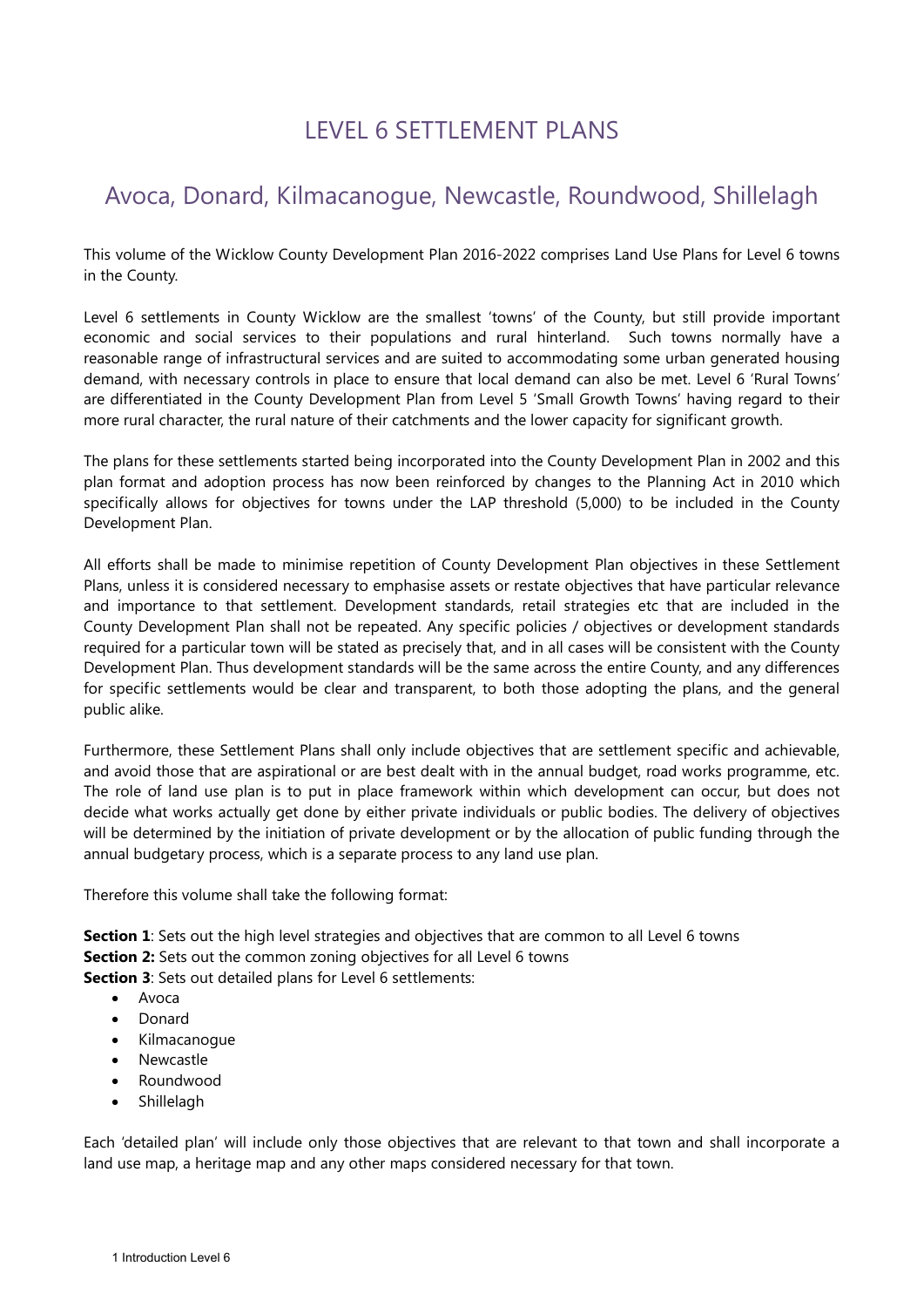# **SECTION 1**

# **1.1 Core Strategy**

Level 6 plans exist in a hierarchy of plans flowing from national level (National Spatial Strategy) to regional level (Regional Planning Guidelines for the Greater Dublin Area) to County level (Wicklow County Development Plan). It is through the County Development Plan that these higher order strategies, as well as other national and regional policies (e.g. relating to transportation and the environment) are translated to a 'local level'. The County Development Plan includes a 'Core Strategy' which sets out the 'direction' for the future growth of the County, in accordance with these higher level strategies, and in particular sets out the settlement and population growth strategy up to 2022, evaluates the demand for housing and adequacy of zoned lands to meet those needs, as well as providing strategies for infrastructure, environmental protection and retail development.

Table 1 below sets out the key elements of the Wicklow County Development Plan 'Core Strategy', as it applies to Level 6 settlements.

| <b>Core Strategy of the</b><br><b>CDP</b>             | <b>Application to Level 6</b>                                                                                                                                                                                                                                                                                                                                                                                                                          |
|-------------------------------------------------------|--------------------------------------------------------------------------------------------------------------------------------------------------------------------------------------------------------------------------------------------------------------------------------------------------------------------------------------------------------------------------------------------------------------------------------------------------------|
| Settlement, Population &<br><b>Housing Strategies</b> | Level 6 settlements are designated 'Rural Towns' and generally have population<br>targets in the range $500 - 1,500^1$                                                                                                                                                                                                                                                                                                                                 |
| Economic Development<br>Strategy                      | The economic function of 'Rural Towns' is to be an attractor for local investment and<br>to target investment in the form of product intensive industries particularly those<br>related to rural resources.                                                                                                                                                                                                                                            |
| Retail Strategy                                       | All Level 6 settlements are identified as 'Level 4' in the County retail hierarchy. Level 4<br>retail centres are defined as 'local centres / small towns' where the retail needs would<br>be expected to include one supermarket / two medium sized convenience stores (up<br>to 1,000sqm aggregate) and c. 10-20 smaller shops.                                                                                                                      |
| Social<br>Development<br>Strategy                     | In accordance with the County community facilities hierarchy, Level 6 settlements<br>generally fall into the <2,000 population range and should ideally be served with:<br>community / parish hall, open spaces/play areas, outdoor multi-use games area and<br>playing pitches.                                                                                                                                                                       |
| <b>Infrastructure Strategy</b>                        | In accordance with the County Development Plan:<br>Sufficient wastewater treatment capacity is required to cater for the projected<br>population within the plan area<br>Sufficient water supply is required capable of meeting the demands of projected<br>population within the plan area.<br>Measures to improve the capacity and efficiency of local roads and connections to<br>national routes in close proximity to the plan area are required. |
| <b>Environmental Strategy</b>                         | To ensure the objectives of the plan are consistent with the conservation and<br>protection of the environment.                                                                                                                                                                                                                                                                                                                                        |

<span id="page-1-0"></span> $1$  Donard in Level 6 has population targets outside this range, reflecting its existing population and development capacity.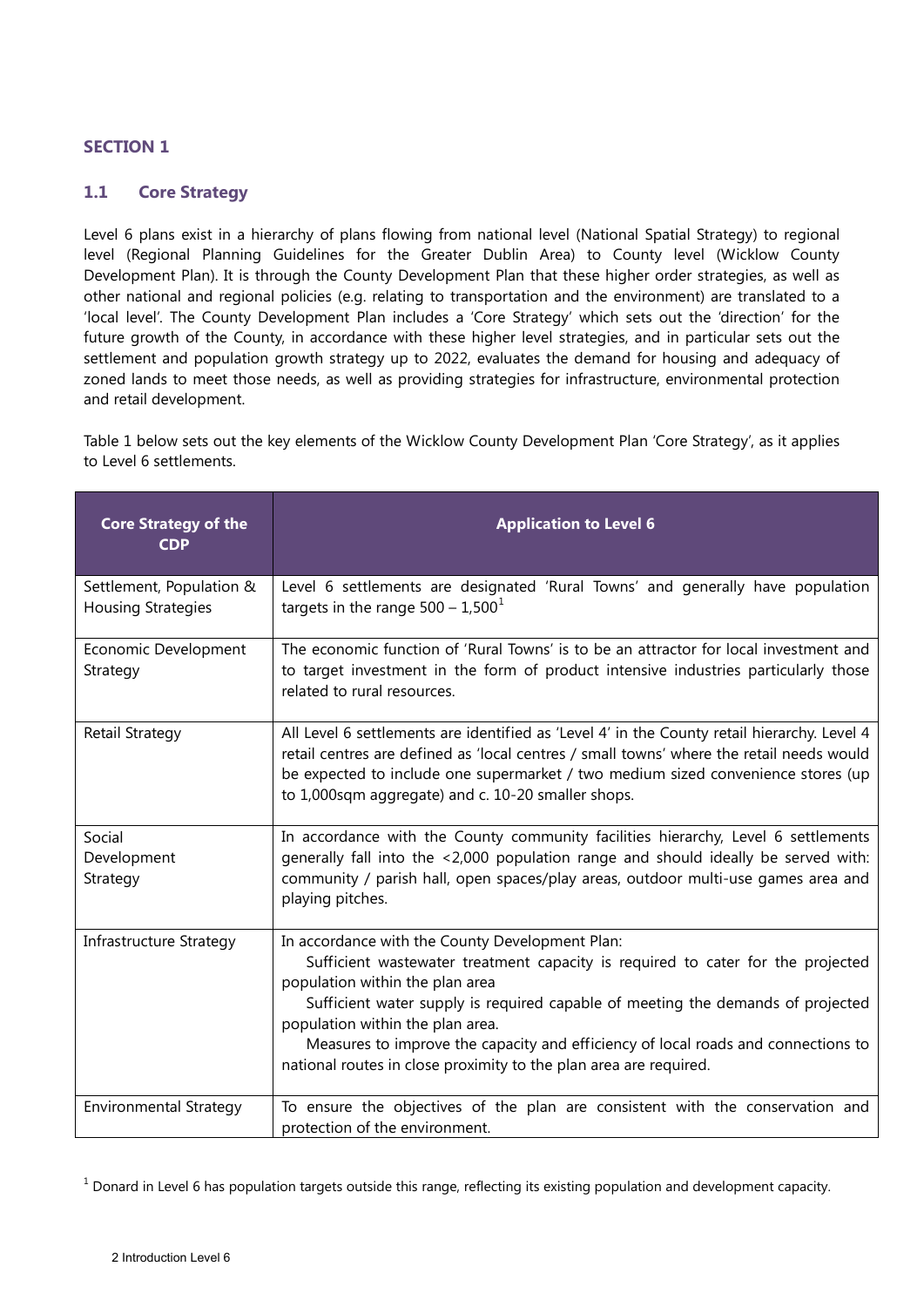# **1.2 Population and Housing**

The 2022, 2025 and 2028 population targets for Level 6 settlements are provided in the Core Strategy of this County Development Plan.

The duration of these plans is 2016-2022. Therefore housing needs are on the basis of facilitating the achievement of the 2022 target. The 2011 population and housing unit figures are derived from the 2011 Census. As the Census 'town boundaries' do not always necessarily match our plan boundaries, the Census figures have been amended where required, using additional data sources such as the CSO 'Small Area Population Statistics' and the An Post GeoDirectory.

The number of housing units required in 2022 is based on a predicted average household size of 2.41 in 2022 and the 'excess factor' of 6.5% as set out in the 'Core Strategy'.

| <b>Plan Type</b> | <b>Settlement</b> | <b>Population</b><br>2011 | <b>Housing</b><br><b>Stock</b><br>2011 | Core<br><b>Strategy</b><br><b>Population</b><br><b>Target</b><br>2022 | <b>Total</b><br><b>Housing</b><br><b>Unit</b><br><b>Requirement</b><br>2022 | <b>Housing</b><br><b>Unit Growth</b><br><b>Requirement</b><br>2011-2022 | <b>Housing</b><br><b>Unit Growth</b><br><b>Requirement</b><br>+headroom |
|------------------|-------------------|---------------------------|----------------------------------------|-----------------------------------------------------------------------|-----------------------------------------------------------------------------|-------------------------------------------------------------------------|-------------------------------------------------------------------------|
| Level 6          | Avoca             | 717                       | 282                                    | 835                                                                   | 369                                                                         | 87                                                                      | 120                                                                     |
| Settlement       | Donard            | 179                       | 92                                     | 257                                                                   | 114                                                                         | 22                                                                      | 37                                                                      |
| Plan             | Kilmacanoque      | 799                       | 277                                    | 897                                                                   | 396                                                                         | 119                                                                     | 151                                                                     |
|                  | Newcastle         | 817                       | 313                                    | 1,065                                                                 | 471                                                                         | 158                                                                     | 211                                                                     |
|                  | Roundwood         | 780                       | 326                                    | 1,052                                                                 | 465                                                                         | 139                                                                     | 195                                                                     |
|                  | Shillelagh        | 426                       | 200                                    | 571                                                                   | 252                                                                         | 52                                                                      | 83                                                                      |

# **Housing Occupancy Controls**

**The settlements in Level 6 shall be prioritized for moderate growth and investment and shall absorb demand for new housing from inside and outside the County subject to the following controls:**

**Multi-house development – 75% no restriction, 25% 'County Growth' [2](#page-1-0) Single house development – 100% 'County Growth'** 

## **Population and Housing Objectives**

- To adhere to the Level 6 settlements' population and housing objectives of the Wicklow County Development Plan.
- No single application shall increase the existing housing stock in the settlement by more than 15% and the maximum size of development that will be considered will be 25% of the number of houses permissible over the life of the plan for that settlement.
- Notwithstanding the designation of land for residential purposes, the Planning Authority shall monitor and implement the population targets as set out in the County Development Plan and shall phase and restrict, where necessary, the granting of residential planning permissions to ensure these targets are not exceeded.

<sup>2</sup> County Growth is defined as: Housing demand from persons that have been permanently living and/or working in County Wicklow for at least 3 years prior to the application for planning permission/purchase of the house.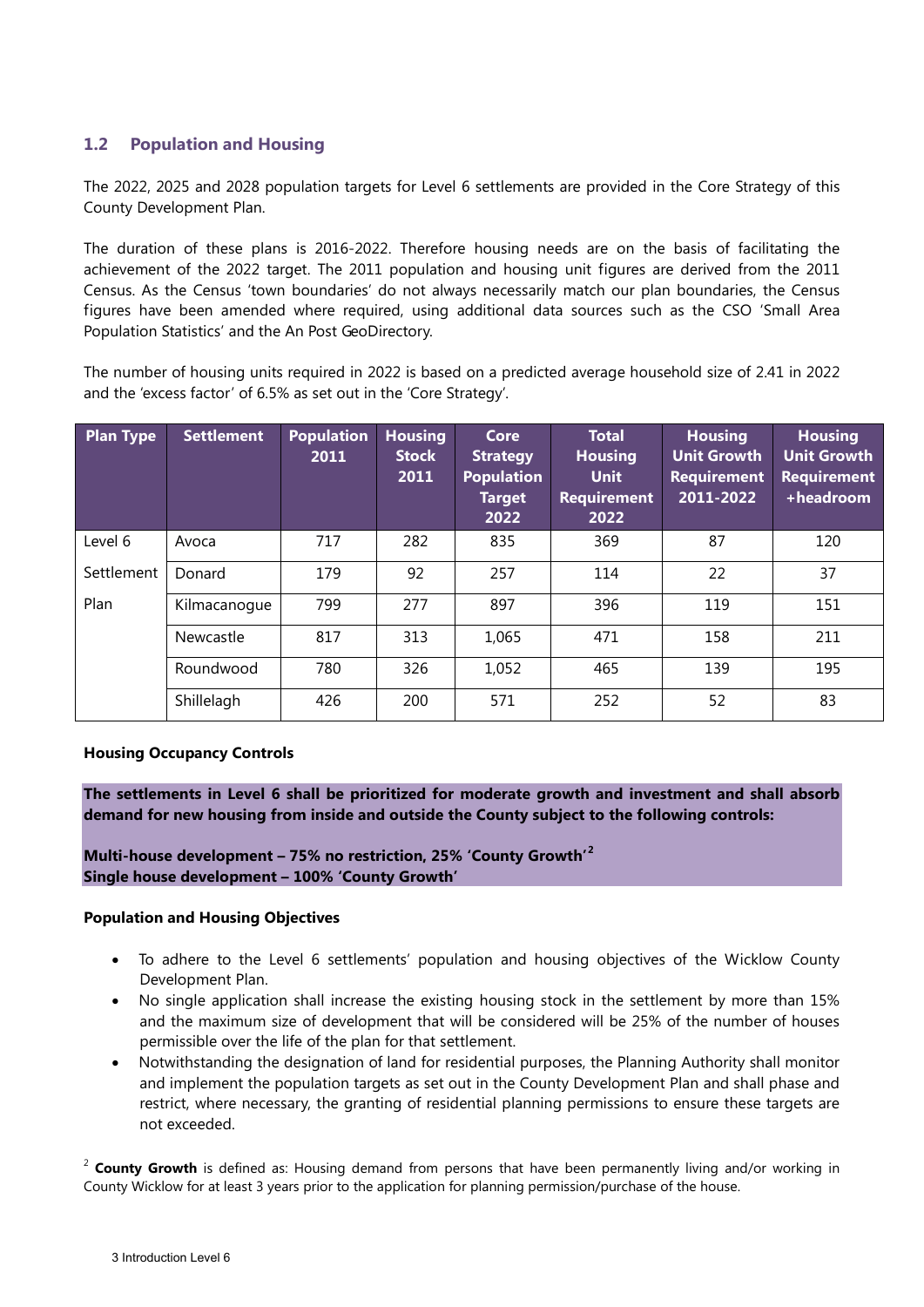# **1.3 Economic Development**

Depending on their degree of accessibility and their economic function, the hinterland towns (i.e. those outside the metropolitan area) have varying roles to play in acting as attractors for foreign and local investment. Level 5 and 6 settlements generally perform a lesser function in terms of attracting investment than Level 1-4 settlements, however these settlements perform an important role in attracting local investment and should aim to target investment in the form of local services, 'product intensive' industries, particularly those linked to rural resources, such as food processing, agricultural services and tourist facilities / accommodation.

The factors that make a town economically viable and attractive to investors and visitors are numerous and often hard to predict and influence, but for the purpose of this land use plan, the strategy for economic development will be based around (a) providing a land-use framework for each town, which makes the Council's requirements and expectations with respect to the location and type of new development abundantly clear, (a) supporting and facilitating, to the highest degree possible (subject to environmental and other relevant planning considerations) all forms of employment generation appropriate to such small settlements, (c) protecting and enhancing the heritage and environment of the town, including historic street pattern and buildings / features of heritage and environmental value and (d) encouraging a varied mix of uses in the core area.

An established measure of the employment 'health' of a settlement is a measure called the 'jobs ratio'. This is the relationship between the number of people in the labour force and the number of jobs in any defined area. A healthy area is considered to be one where the jobs ratio is around 70%. The County Development Plan sets out an objective to increase the average 'jobs ratio' in the County to c. 60% in 2028 (from a 2011 rate of 42%). Not all towns / areas will of course be able to reach this level and it is considered reasonable that the plan should aim to increase the jobs ratio proportionately in each area according to its characteristics and level in the County settlement / employment hierarchy.

| <b>Settlement</b> | <b>Population</b><br>2011 | Labour<br><b>Force</b><br>2011 | Jobs in<br>that<br>settlemen<br>t<br>2011 | <b>Jobs</b><br>ratio<br>2011 | <b>Increase</b><br>JR by<br>25% | <b>Labour</b><br><b>Force</b><br>2028 | <b>Jobs</b><br>required<br>2028 | <b>Growth</b><br>$2011 -$<br>2028 |
|-------------------|---------------------------|--------------------------------|-------------------------------------------|------------------------------|---------------------------------|---------------------------------------|---------------------------------|-----------------------------------|
| Avoca             | 717                       | 344                            | 99                                        | 29%                          | 36%                             | 375                                   | 135                             | 36                                |
| Donard            | 179                       | 86                             | 39                                        | 45%                          | 57%                             | 125                                   | 71                              | 32                                |
| Kilmacanogue      | 799                       | 383                            | 362                                       | 94%                          | 118%                            | 417                                   | 492                             | 130                               |
| Newcastle         | 817                       | 392                            | 234                                       | 60%                          | 75%                             | 500                                   | 373                             | 139                               |
| Roundwood         | 780                       | 374                            | 126                                       | 34%                          | 42%                             | 500                                   | 210                             | 84                                |
| Shillelagh        | 426                       | 204                            | 46                                        | 22%                          | 28%                             | 292                                   | 82                              | 36                                |

For Level 6 towns, it is an objective to increase the jobs ratio by 25% by 2028.

# **Economic Development Objectives**

• Increase the quality and range of employment opportunities by facilitating developments that involve local investment in a variety of forms, including 'people' and 'product' intensive industries. The Council will allow for the development of 'people' intensive employment generating developments that provide for the local convenience and social service needs of the area and that provide for the needs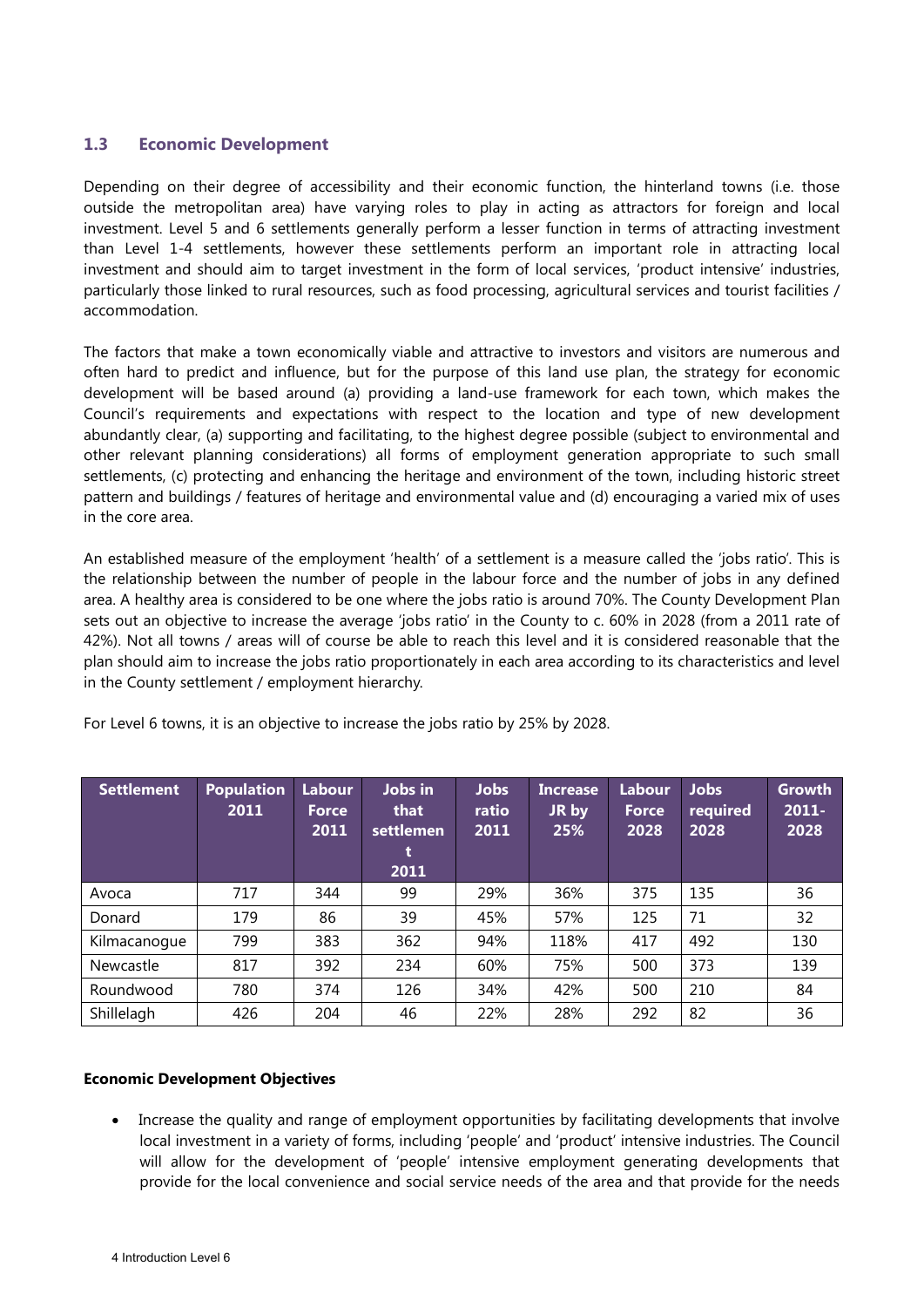of tourists and visitors. The Council will allow for the development of a limited amount of small scale 'product' intensive industries, and will particularly support developments based on the use of a local rural resource.

- Promote tourist developments at suitable locations that are of an appropriate scale and design, particularly developments that are associated with the tourism products or themes associated with that settlement and maximise each town's location as a destination and gateway between the tourism assets.
- To facilitate home-working and innovative forms of working which reduce the need to travel but are subordinate to the main residential use of the dwelling and do not result in a disamenity in an area.
- To encourage the provision of live-work units as part of mixed-use developments in appropriate locations.
- To improve the 'public realm' particularly in the designated primary zone, with particular regard to footpath width and design quality, hard and soft landscaping, open spaces, street furniture, signage, street lighting and the on-street car parking layout, and any other aspects of the local environment that effect the attractiveness and accessibility of the primary zone.
- Encourage the redevelopment and regeneration of vacant, underutilised and derelict sites.
- To protect features that contribute to the towns' overall appearance and heritage value.
- Provide for an expansion in the variety of retail and retail services facilities so that the town includes a range of retail outlets that provide for the day to day needs of the local population and the needs of other businesses and tourists, in accordance with the provisions of the "Retail Planning Guidelines for Planning Authorities" (DOEHLG 2012), and any subsequent Ministerial Guidelines or directives and the Wicklow County Retail Strategy.

# **1.4 Social and Community Development**

The provision of accessible social and community infrastructure, including open space and leisure / recreational facilities, contributes to the quality of life for all and it is important that existing and future residents of the town and its catchment are provided with such facilities. High quality social and community services in an area can also make a place more attractive for the establishment of new businesses and to encourage long stay visitors. In particular, new community facilities will be required to be provided in tandem with the development of new dwellings and neighbourhoods.

# **Community Infrastructure and Open Space Objectives**

- To facilitate the development of a range of high quality community and recreational facilities that meet the needs of the local population, and in particular to require that new community and open space/recreational facilities are developed in tandem with new housing, through the implementation of the objectives of Chapter 8 of Volume 1 of this County Development Plan.
- The Planning Authority will resist developments that entail the loss of existing community, education and open space/recreation lands or buildings unless it can be demonstrated that (a) adequate community, education and open space/recreation lands and buildings would be retained in the settlement having regard to the planned future population of the settlement or (b) the particular lands or buildings are not suitable or needed for current or future educational, community or open space / recreational usage. In particular, developments that would unduly constrain the ability of existing schools to expand will not be permitted.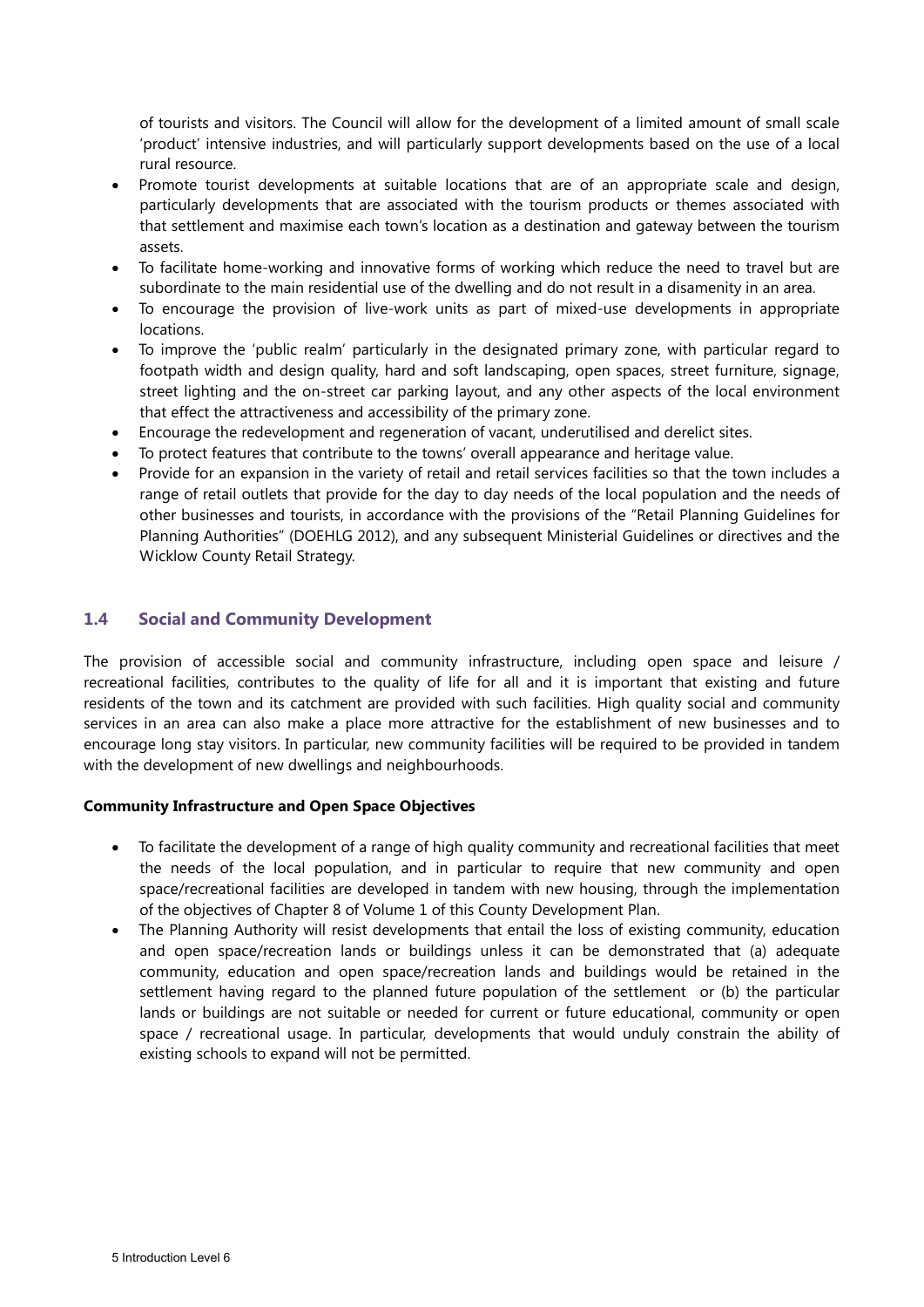# **1.5 Service infrastructure**

The provision of transport and services infrastructure is essential to the development of any town, providing ease of movement within towns, connecting towns to surrounding areas and providing sufficient services infrastructure capable of meeting the demands of the resident, commercial and employment populations. The County Development Plan, and various programmes of the Council's Roads and Environmental Services Departments, provide detailed strategies and objectives for a whole range of service infrastructure. As these provisions apply directly to Level 6 towns it is not considered necessary to restate all of these objectives; however, each plan will address specific local infrastructural issues where deficiencies are identified.

# **Service Infrastructure Objectives**

- Promote the development of a safe and accessible pedestrian, cycling and traffic routes.
- Where any proposed development is adjoining possible future development lands or provides the only possible access route to other lands, new roads will be required to be designed to ensure that future access to other lands can be facilitated.
- Facilitate and promote the delivery of reliable and effective water, drainage, energy, waste management and communications infrastructure to service the existing and future development needs of the settlement.
- To implement the objectives and development standards of Chapter 9 of the County Development Plan as applicable to each town.

# **1.6 Built Heritage and Natural Environment**

The protection and enhancement of heritage and environmental assets through these plans will help to safeguard the local character and distinctiveness of each town and its surroundings, providing local economic, social and environmental benefits. Each settlement is provided with a heritage map in this volume to indicate the key natural and built heritage features.

#### **Heritage Objective**

To protect the natural, architectural and archaeological heritage of each town, in accordance with the objectives and development standards set out in Chapter 10 of the County Development Plan as are applicable to each town.

# **1.7 Strategic Environmental Assessment**

Each plan, in conjunction with the overall County Development Plan, has been subject to a Strategic Environmental Assessment. The 'Environmental Report' accompanying the overall County Development Plan sets out the environmental consequences of making the plan, including settlement plan and provides measures to address any potential adverse impacts.

# **1.8 Appropriate Assessment**

Each plan, in conjunction with the overall County Development Plan, has been screened for the need to carry out an 'Appropriate Assessment' under the Habitats Directive. Where Appropriate Assessment cannot be screened out, each plan is accompanied by a 'Habitats Directive Assessment'.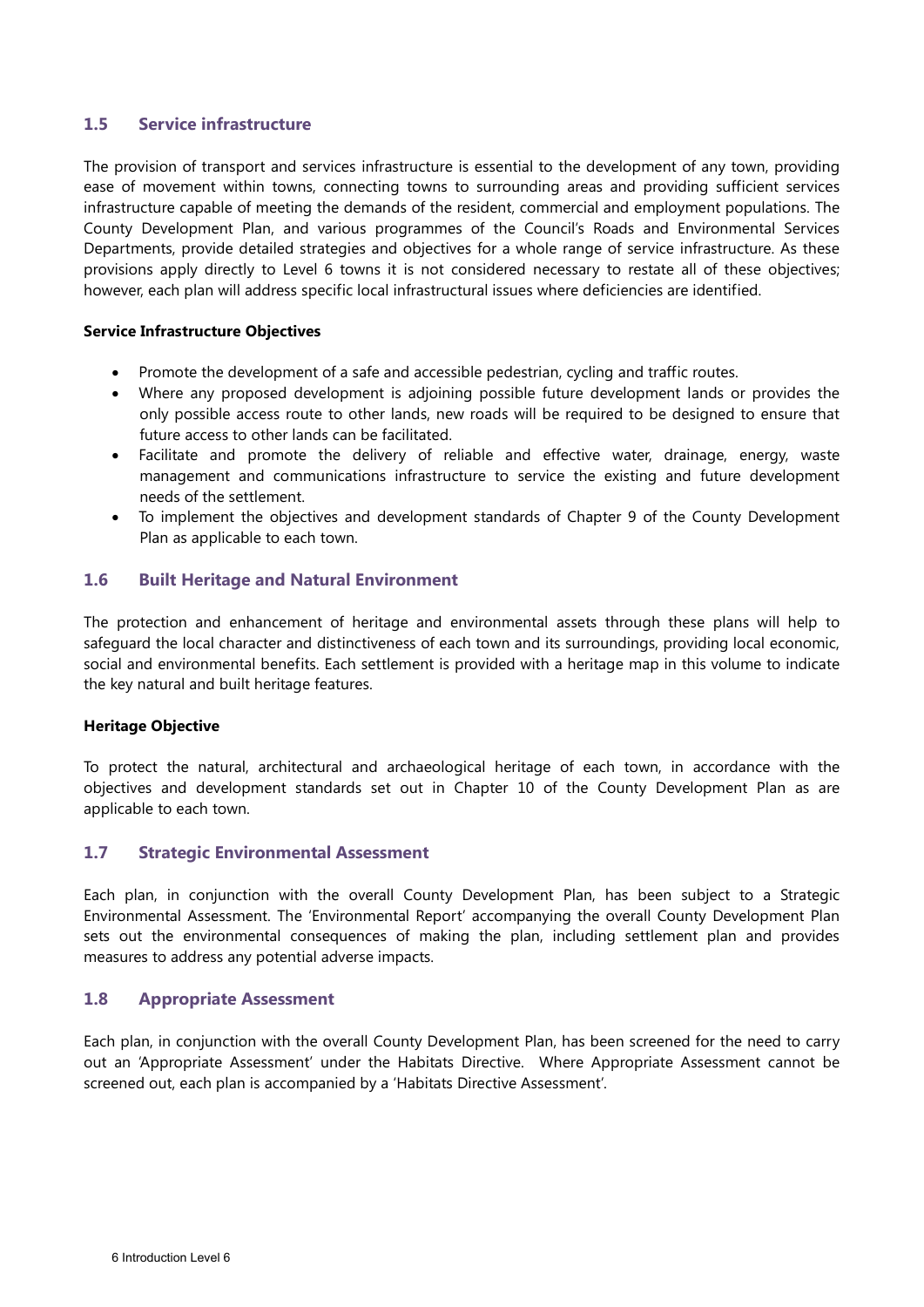# **1.9 Flood Risk Assessment**

As part of each plan, a Flood Risk Identification Assessment (FRIA) has been carried out and a flood risk map is provided for each settlement. The FRIA is presented as part of the Strategic Flood Risk Assessment appendices of the County Plan and the flood risk map is provided along with the individual plan documents. All applications shall be assessed in accordance with the provisions of '*The Planning System and Flood Risk Management'* Guidelines (DoEHLG 2009) and the flood management objectives of the County Development Plan.

# **Flood Risk Assessment 'Level 6 Mitigation Objective'**

To restrict the types of development permitted in Flood Zone A and Flood Zone B to the uses that are 'appropriate' to each flood zone, as set out in Table 3.2 of the Guidelines for Flood Risk Management (DoEHLG, 2009). The planning authority may consider proposals for development that may be vulnerable to flooding, and that would generally be inappropriate as set out in Table 3.2 of the Guidelines, subject to all of the following criteria being satisfied:

- The planning authority is satisfied that all of the criteria set out in the justification test as it applies to development management (Box 5.1 of the Guidelines) are complied with.
- The development of lands for the particular use is required to achieve the proper planning and sustainable development of the settlement, and complies with at least one of the following:
	- (i) The development is located within the 'primary lands' and is essential for the achievement of the 'vision' or for the achievement of a specific objective for these lands.
	- (ii) The development comprises previously developed and/or under-utilised lands/sites,
	- (iii) There are no suitable alternative lands for the particular use, in areas at lower risk of flooding.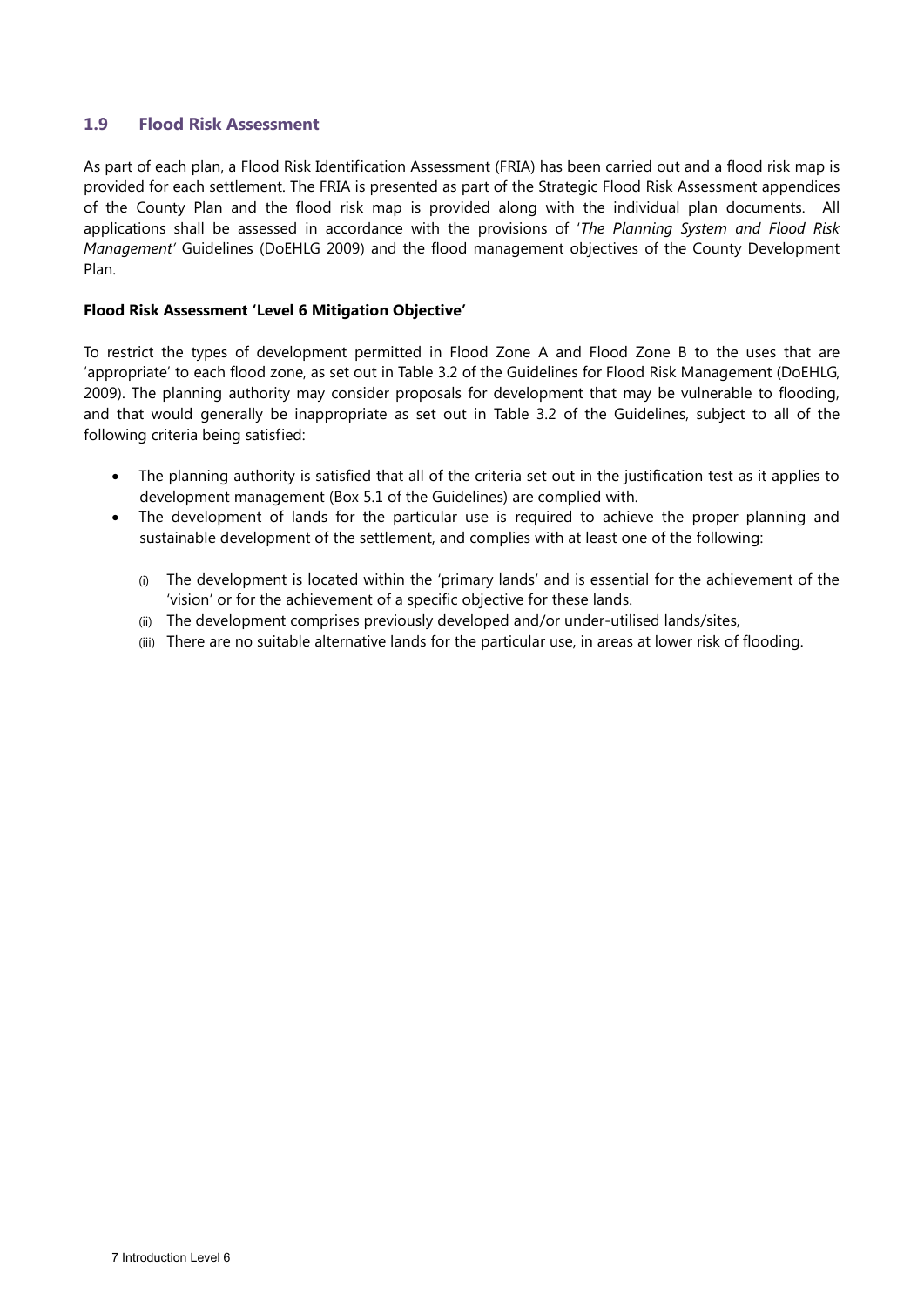# **SECTION 2 ZONING AND LAND USE**

Each plan map indicates the boundary of the settlement plan. All lands located outside the settlement boundary are considered to be within the rural area. Within these areas planning applications shall be assessed having regard to the objectives and standards for the rural area, as set out in Volume 1 of the Wicklow County Development Plan.

The purpose of land use zoning objectives is to indicate the Council's intentions for land uses in the town.

With respect to Level 6 plans, a simple zoning format is provided, which includes only three zones – the primary, secondary and tertiary zones. This is in recognition of the smaller scale of these settlements and the less well defined distinction between different land uses evident in these towns. The land use zoning objectives and the associated vision for each zone are as follows:

#### **PRIMARY ZONE**

**Vision: To create a consolidated and vibrant mixed use settlement centre that is the focal point for the delivery of the retail, commercial, community and activity needs of the local population and its hinterland, and to promote this area for tourist uses and for residential use, with an animated and high quality streetscape, whilst ensuring the protection of the special character and heritage of this area.** 

#### **Objectives:**

- To support existing uses and facilitate the development of new uses that will improve the vitality, connectivity and vibrancy of the primary lands.
- To promote the development of a range of retail outlets, including a variety of small scale convenience and comparison outlets in accordance with the County Retail Strategy and shops to provide for the tourist market (i.e. 'tourist retail').
- To promote these lands for the development of 'people' intensive employment generating developments, including retail, tertiary services, commercial developments, office, civic, institutional and tourist uses.
- To allow for the development of small scale light industrial or manufacturing developments at suitable locations that do not undermine the attractiveness of the main street or traditional town centre.
- All shopfronts shall be of traditional design with strict adherence to the use of traditional materials.
- To encourage residential development that contributes to the vitality of the primary area and provide for passive / night-time supervision of the primary area, although loss of active commercial or retail floorspace to residential use will be discouraged.
- To promote the use of upper floors for 'Living over the Shop' and office accommodation.
- To allow residential development at a suitable density, and not to provide residential density limits, but to assess proposals on the basis of qualitative standards such as layout, design, amenity and impacts on adjacent properties, transportation infrastructure and environmental quality.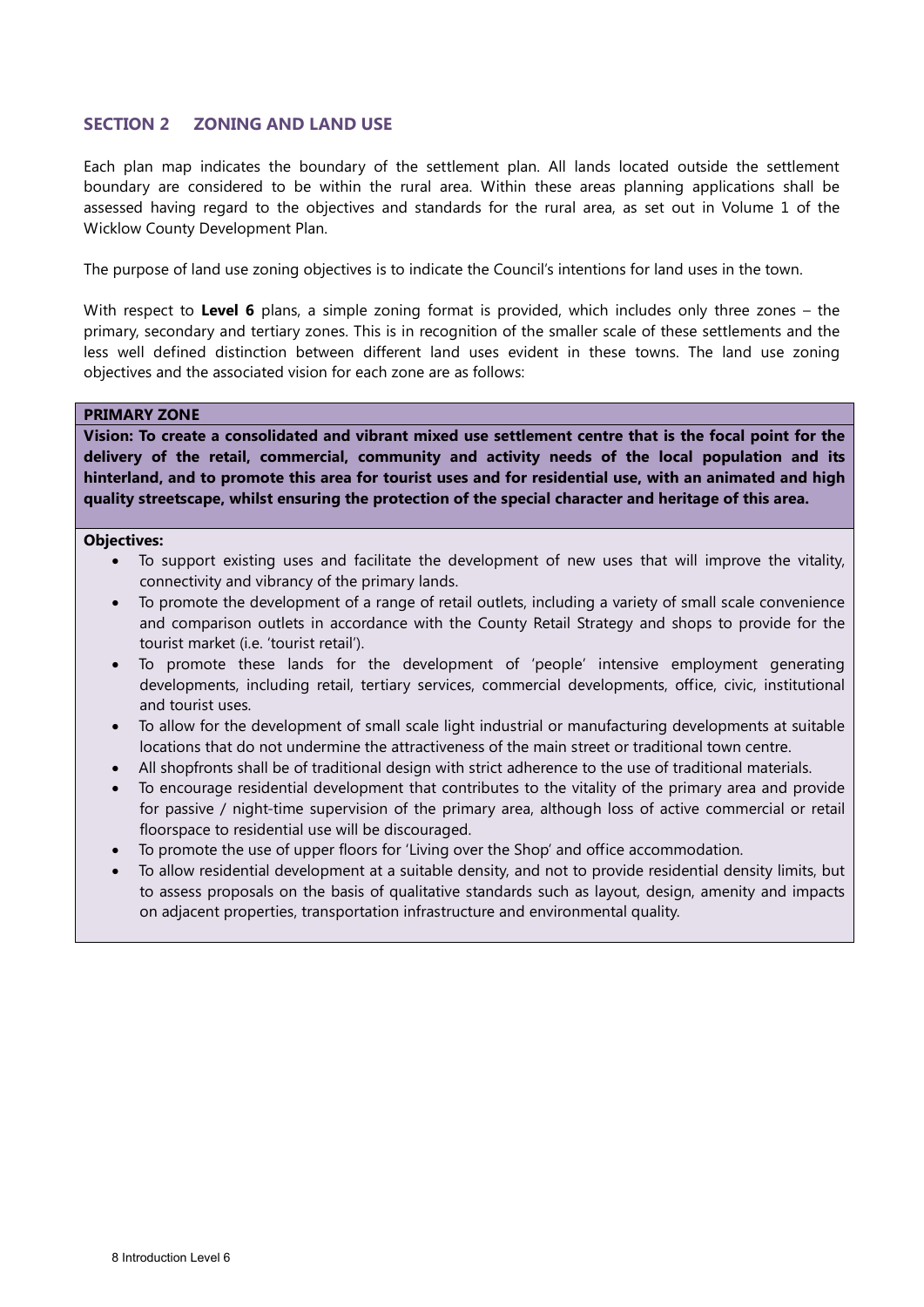## **SECONDARY ZONE**

**Vision: To provide for the sustainable development of a mix of uses including residential, employment, community and recreational uses that provide for the needs of the existing settlement and that allows for the future growth of the settlement.** 

## **Objectives**:

- Allow for the limited extension or 'spill-over' of the primary lands onto the secondary lands which immediately adjoin the boundary of the primary lands. New development of this type should be compatible with or reinforce the function of the primary lands and shall be visually and physically linked with the primary core. No development will be permitted that prejudices the viability and function of the primary lands.
- Retail developments will generally not be permitted on these lands; however consideration will be given to the improvement / expansion of existing retail facilities or small scale retail facilities ancillary to tourist facilities.
- In existing residential areas, it shall be an objective of the Council to protect existing residential amenity and to provide for infill residential development at a density and design that reflects the established character of the area in which it is located.
- Allow for new residential developments, including a mix of residential options within an attractive and accessible setting, at appropriate locations which have safe access to the public road network, which have pedestrian links to the primary lands, and which are served by appropriate water and sewerage infrastructure, and which, if possible are in proximity to community and public services.
- A full range of unit sizes, including smaller 2 and 3 bedroomed units shall be provided in all new housing developments (i.e. developments exceeding 4 units). Generally, no more than 50% of the units in any new development shall exceed 3 bedrooms or 120sqm in size.
- Promote densities in the order of 15 dwelling units per hectare. A higher or lower density may be considered appropriate, having regard to the context of the site and the prevailing density in the vicinity of the site.
- Protect and enhance existing employment areas to reach their full employment potential.
- Promote these lands for employment generating developments including 'product' intensive lower order industrial developments, small scale enterprise units, tourist developments, general business uses and home based economic activity.
- Protect and allow for the improvement of public and private open space and recreational facilities.
- Allow for the development of new and improved community services, for health, welfare, community, education, civic and institutional uses including schools, childcare, nursing homes, community buildings, churches etc. in close proximity to existing and planned residential communities as well as other ancillary services such as public services and recycling facilities.